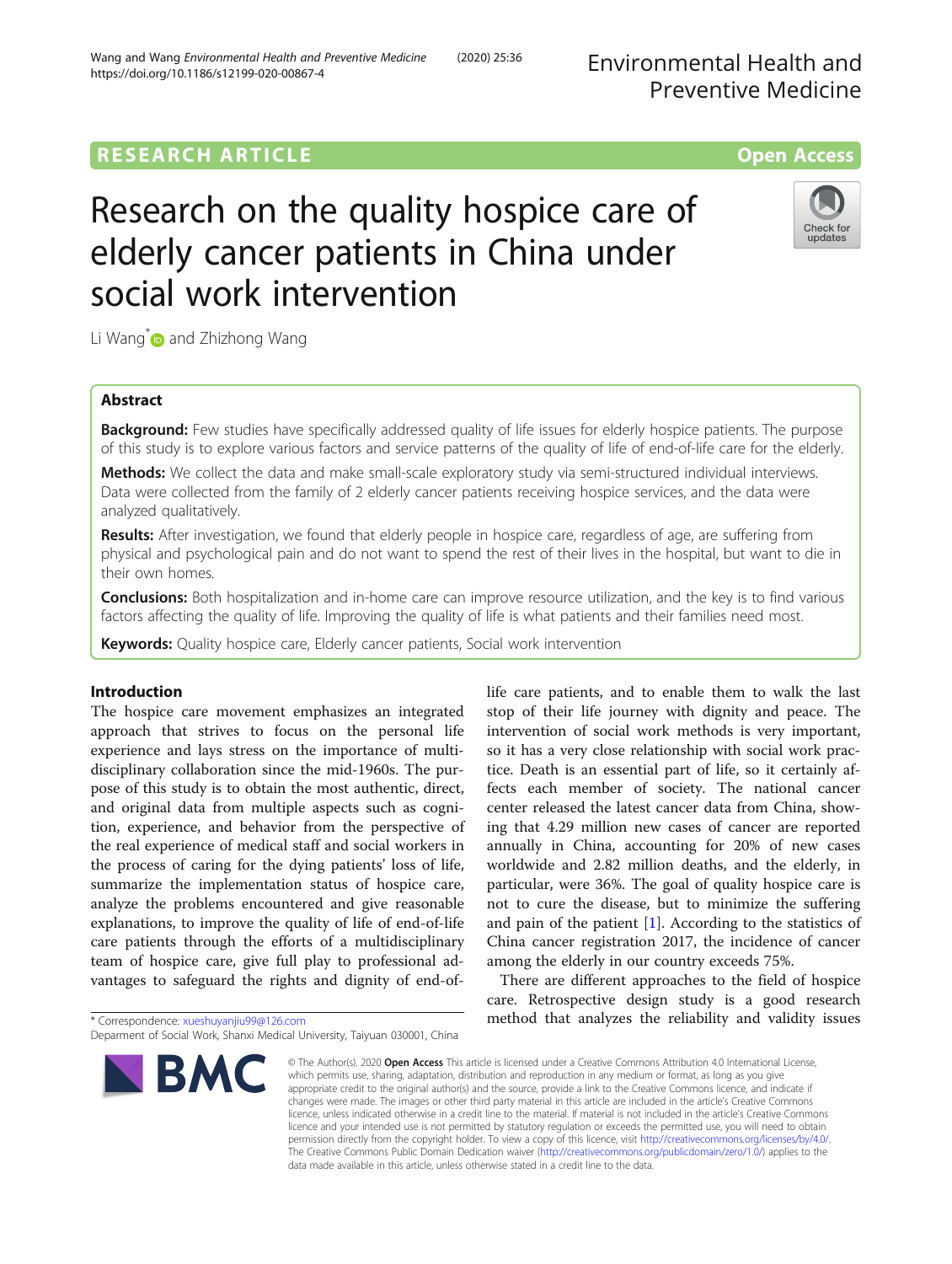associated with a follow-back design. Although methodological challenges beset both prospective and retrospective data collection, use of both methods in combination or in sequence provides a clearer understanding of the complex, multidimensional issues involved in providing care to dying individuals [\[2\]](#page-8-0). Experimental method is a very effective research method, and it was divided into a coordination group and a control group. This coordinating service made little difference to patient or family outcomes, perhaps because the service did not have a budget with which it could obtain services or because the professional skills of the nurse coordinators may have conflicted with the requirements of the coordinating role [\[3\]](#page-8-0). Random sampling is considered to be one of the most representative research methods. The survey has been successful, both in providing districts with information on local services, and in obtaining a large, broadly representative, sample of deaths, thus enabling many outstanding questions about the needs of dying patients and their families, and about appropriate service provision, to be addressed [\[4\]](#page-8-0).

Hospice care institutions in China are usually divided into three categories: the first is the independent hospice care institution, which is mostly small and medium size. The service project includes hospice care for hospitalization, hospice care service at home, and day hospice care service. The second is the family hospice care: the patient lives in his own home, the family members provide basic daily care, and hospice care organization provides routine hospice care for patients and family members. The third is the attached hospice care institution, which is the "hospice care ward" set up in hospitals, nursing homes, and community health stations. The use of hospice care services in China has increased for over 30 years, Tianjin college established the first hospice care institution in mainland China In July 1988, namely, "palliative care research center", and the li ka shing foundation founded the first hospice home in Shantou medical university in 1998. Up to December 2017, the foundation has donated more than 630 million RMB, and more than 30 hospitals have been funded to establish hospice homes, which are now distributed in 27 provinces across the country. Medical staff and social workers provide household service to the patient and their family members who meet the "poverty, and pain, home, free" four conditions, and it formed a union with Chinese characteristics service mode.

There needs to be an integrated service approach to try to address death and bereavement. It focuses on the nature of multidimensional problems and the solutions that need to be addressed, which are rooted in fairness and the quality of care for all people. Social work plays an important role in providing hospice care services in multidisciplinary teams. The hospice care movement emphasizes an integrated approach that strives to focus on the personal life experience and lays stress on the importance of multidisciplinary collaboration since the mid-1960s [[5\]](#page-8-0). The purpose of this study is to improve the quality of life of end-of-life care patients. The intervention of social work methods is very important, so it has a very close relationship with social work practice. Death is an essential part of life, so it certainly affects each member of society. The national cancer center released the latest cancer data from China, showing that 4.29 million new cases of cancer are reported annually in China, accounting for 20% of new cases worldwide and 2.82 million deaths, and the elderly, in particular, were 36%. The goal of quality hospice care is not to cure the disease, but to minimize the suffering and pain of the patient  $[1]$  $[1]$ . According to the statistics of China cancer registration 2017, the incidence of cancer among the elderly in our country exceeds 75%.

The second is family hospice care, the patient lives in his own home, the family members provide basic daily care, hospice care organization provides routine hospice care for patients and family members; The third is the attached hospice care institution, which is the "hospice care ward" set up in hospitals, nursing homes and community health stations. The use of hospice care services in China has increased for over 30 years , Tianjin college established the first hospice care institution in mainland China In July 1988, namely "palliative care research center", the li ka shing foundation founded the first hospice home in Shantou medical university in 1998. Up to December 2017, the foundation has donated more than 630 million RMB, and more than 30 hospitals have been funded to establish hospice homes, which are now distributed in 27 provinces across the country. Medical staff and social workers provide household service to the patient and their family members who meet the "poverty, and pain, home, free" four conditions, it formed a union with Chinese characteristics service mode.

Social workers are evaluators of patients' psychological and social problems, psychological supporters of patients and their families, caregivers of patients and their families, integrators and advocates of resources needed by patients' families, collaborators of medical workers, trainers, and leaders of volunteers. The principles and philosophies of social work have long been regarded as closely related to hospice care, providing a comprehensive holistic care that encompasses respect, dignity, and difference [[6](#page-8-0), [7\]](#page-8-0). According to Adams, the definition of empowerment is individuals and groups have the ability to understand their situation, exercise their power, and achieve their own goals, so as to maximize the quality of their own lives and the lives of others. Song liyu, a scholar in Taiwan, believes that empowerment means that individuals have a positive attitude towards their own abilities, consciously control their own lives, and influence the surrounding environment when they need it. Empowerment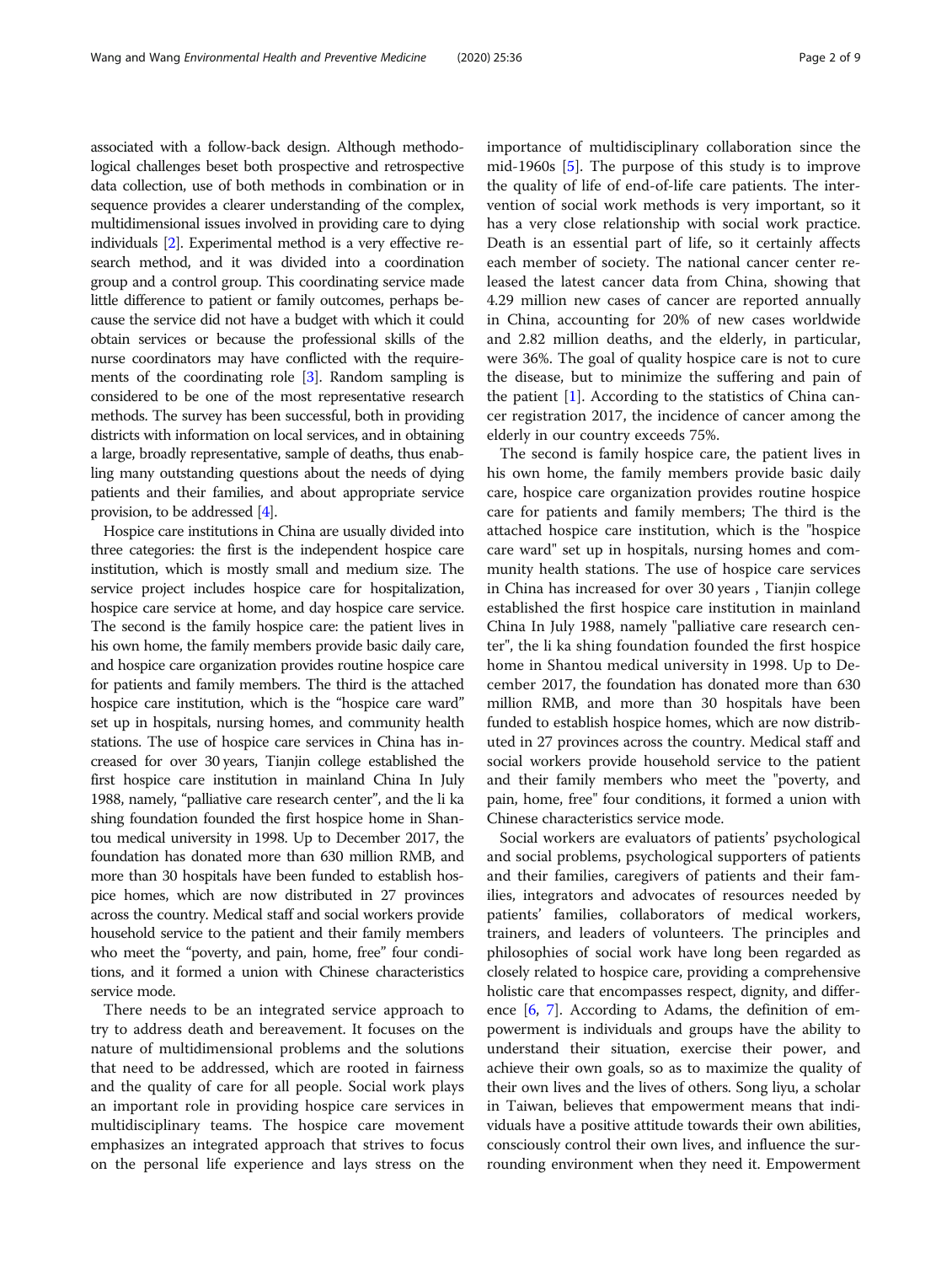is the basic theory and practice of social work for the elderly. It affirms individual self-esteem and realizes selfworth. It can give the elderly the initiative in solving their own problems and difficulties, make the dying elderly have positive role cognition, and enhance their ability to choose and control life. Social workers highlight the unique role and core skills in the hospice work. This feature is to pay close attention to the dying person in the family, community, and regional and cultural environment, and attention to hospice care should be a part of daily life for all social workers.

In most cancer hospitals in China, it is very important for the hospice team to cooperate with the patients and their families in their comprehensive evaluation and service. Although multidisciplinary team will also exist problems, such as perspectives of individual members of the team often do not get equal weight, so we need to provide an in-depth research how to achieve quality hospice care through conducting effective teamwork which is to provide patient-centered services.

# Hospice care and social work

Hospice care refers specifically to team-based, patientcentered supportive services to terminally ill patient and their families, including patient pain management, medical health care, and support of social resources and spiritual welfare (<http://www.nhpco.org/about/hospice-care>).

Although the role of social work varies from service to service, an important aspect of end-of-life care social work includes helping individuals and their families manage losses at every stage of the disease's trajectory [[8\]](#page-8-0). Social work often works with disadvantaged individuals and groups who are more likely to die prematurely. Therefore, social work plays an important role in endof-life care and the more general loss experience. Therefore, what social work service needs to do is "support people to live well and die well: establish a social care network framework at the end of life," recognizes that social care service "mainly occurs in the community environment," and plays an important role in "promoting supportive communities through extensive community participation" [\[9](#page-8-0)].

In China social services and health care services that are integrated together through the authority of the medical social work association, multidisciplinary team of tumor hospital provides continuing health and social care for patients and family members. Hospice care team of tumor hospital achieves holistic family and the whole team and the whole community of five "all" services, it cannot ignore the role of social workers, and social workers need to deal with different environments to provide psychological, social, and spiritual needs care for patients and family members. Through the different care in the form of links, forming quality hospice care lets

the patient and family members no matter when and where all can enjoy the professional quality hospice care and obtain more continual care. The figure of social work services intervention in hospice care is shown in Fig. [1](#page-3-0).

The relationship in Fig. [1](#page-3-0) just shows that through efforts of medical staff and all kinds of practice of social workers to improve the quality of life of patients and their families, there is no such thing as the subjective loss of the right to self-determination. Because first of all, when patients are very conscious, they are willing to make self-decisions, and when the patient is not conscious, it is natural that the trusted family members make decisions. Some patients will feel everything is meaningless when know their inevitable death soon; so, what others think does not matter, let the trusted family members make a decision. What's more, the patients themselves have the thoughts of "a poor family is hard to give up" and "a hot land is hard to leave" in traditional Chinese culture, so they prefer to die at home. What social workers do is to respect the legitimate and reasonable wishes of patients before dying, maintain the rights and dignity of patients receiving hospice care, and finally let patients die peacefully and comfortably, which is the ultimate goal of hospice care.

Figure [1](#page-3-0) mainly focuses on various services and interventions during hospice care, as well as subsequent grief counseling and humanistic care for family members. Welfare is the condition that makes people live a happy life. It includes not only the protection and care that the human body deserves, but also the factors that affect the free development of human intelligence and spirit. Mental welfare is a kind of systematic and long-term psychological service based on people. It aims to help solve the psychological and behavioral problems of patients and their families, so as to maintain people's mental health and ensures the positive state of subjective feelings. The arrows in Fig. [1](#page-3-0) are not causal; the one-headed arrows represent one-way interactions, and the double-headed arrows represent interactions. Professional quality hospice care is conform to the objective requirement of the high quality of life of human beings, by letting patients get quite comfortable at the time of death; when patients died later, let the family do not leave any regret and psychological shadow, and medical workers have been using superb medical treatment and clinical nursing means and scientific psychological care methods that meet their medical needs, social workers needed for the integration of various social resources and building a hospice care team with high quality help them establish correct life values and to achieve peace of mind, calm, and comfortable that can meet the needs of the non-medical. Finally, it promotes the realization of professional quality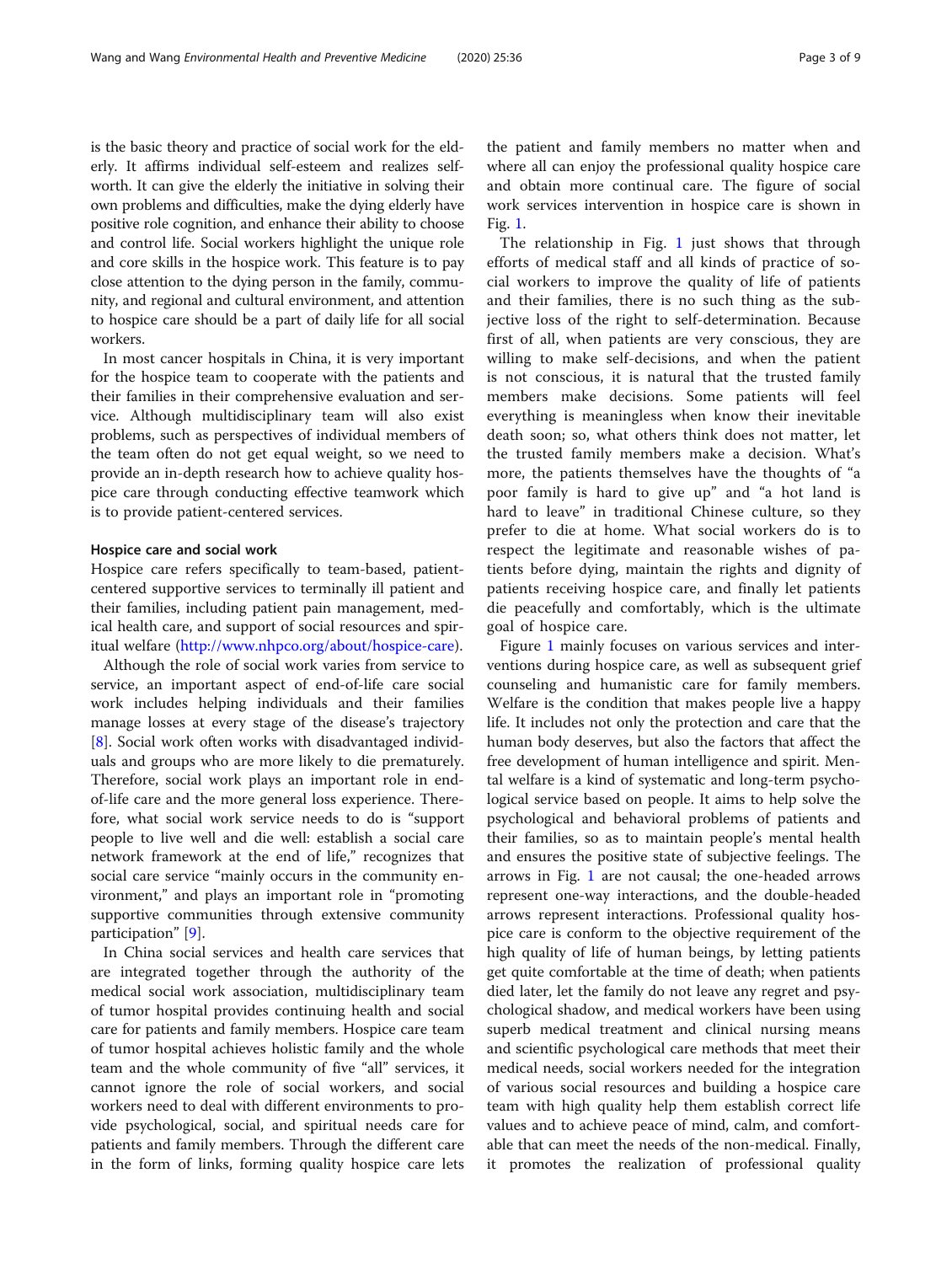<span id="page-3-0"></span>

hospice care by providing patients and their families with spiritual welfare and social resource support.

Most hospice care services are for patients with advanced cancer, and some are critically ill with multiple organ failure. They are patients with no hope of treatment under current medical conditions and expected life span within 6 months. Medical personnel needs to take on the patients' pain management, sputum suction, pills, pipeline replacement, and so on; in the last period of the health care, the work will be timely communication with their families, to promote the interaction between the patient and family, many of the patient and family also want at the last moment to reduce unnecessary rescue, and finally, the patient in family accompanied died peacefully. Social workers promote the formation of a hospice care service system with multiple subjects and various forms of service. With the goal of "improving the quality of life of dying patients", social workers actively communicate with patients and their families, carry out spiritual care, and provide various social resources and spiritual welfare. Compared with the care for other common diseases, hospice care requires more professional personnel, such as psychological counselors, nursing workers, and religious guides. Figure 1 shows that the quality of life of patients and their families is improved through medical care and social work intervention, and the interaction and positive communication among members are indirectly promoted through the efforts of medical staff and social workers.

The focus of social workers is the non-medical needs of patients and family members, and their role is to assist patients and family members in coping with the process of cancer and death and to adjust the stress associated with disease and death, to understand the interaction situation between individual family members, to enhance the positive communication between members, to seek the social resources of all parties, and to help them solve problems. After the death of the patient, the social worker needs to provide grief counseling to his family members and help his family members to pass the grieving period safely.

## **Methods**

Since there is a limited understanding of the practice of end-of-life care in China and the role of social work in it, exploratory research is the most appropriate [\[10](#page-8-0)]. Doing the hospice programs itself is a kind of exploratory research, and at the time of the hospice social work project, we reviewed our service experience and the research process and results of the social work of hospice patients and their families. This retrospective case study analysis method has been implemented, namely, "information unit" is determined and reviewed. The case study method can help to describe the intensity and depth of the occurrence to reflect the authenticity and representativeness of the "case." The purpose of this project is to reflect on the social work service. Through reflection and comment on the work process and results, we use this method of critical extraction to provide important parameters for analyzing the nature and development process of things.

Social workers also have some professional skills and practical training that can help patients and family members address taboo issues around death and bereavement. A core value of social work is to value and focus on community networks as an important source of support for individuals and families. Social workers in endof-life care services provide models of prevention and intervention: prevention includes access to death and the normalization of bereavement within the community, and intervention includes post-crisis support. This research method of this paper focuses on the development and empowerment of individuals, families, and communities and will make greater contributions to social services.

Semi-structured interview is an open interview method that allows the diffusion of ideas along with the interview. During the interview, both sides are likely to have new ideas on the other's questions and answers. The study area is Taiyuan, Shanxi Province, China. The interview is conducted in a quiet and independent space without being disturbed. The purpose and significance of the interview will be introduced before the interview.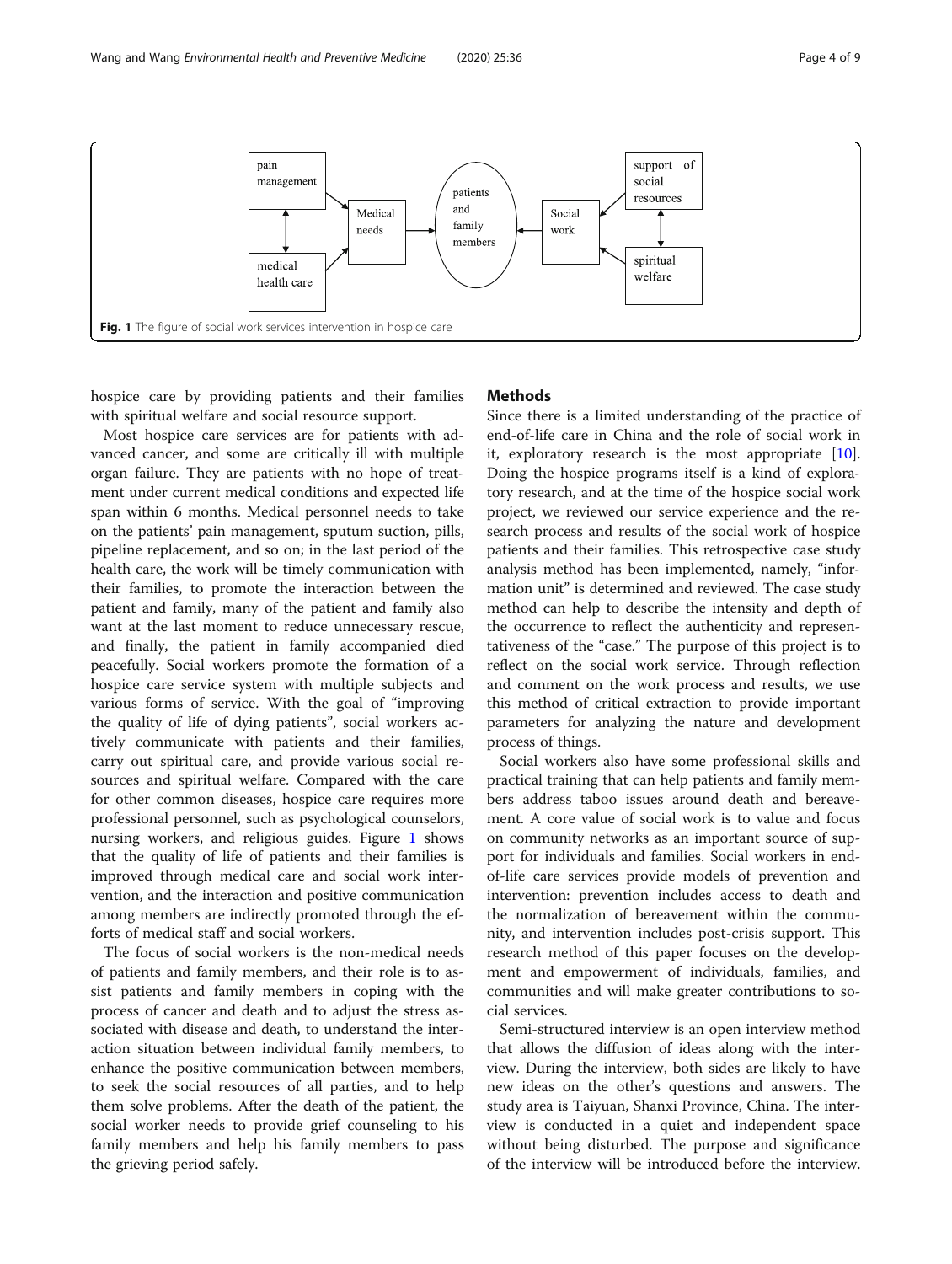In order to obtain information on palliative care for elderly cancer patients, this paper conducted 27 interviews with 2 medical personnel, 10 nursing personnel, 3 social worker, 6 family caregiver, and 6 patients, of whom 72% were female and 28% were male, with an average age of 57.6 years old and + 15.2 years old (30–81 years old). In terms of caregiver roles, 46% were wives, 36% were husbands, 22% were sons, 4% were siblings, and 2% were daughters-in-law. In nursing education, 22% had a primary school degree, 28% had a junior high school degree, 36% had a high school degree, and 14% had a college degree. A total of 26% of caregivers stopped working to care for relatives, 30% retired, 26% stayed at home, and 18% continued to work. The main contents of the interview include the knowledge reserve of hospice care for medical staff and the dilemma of hospice care practice: patients' physiological comfort, psychological satisfaction, sense of security, social interpersonal relationship, spiritual care, community management, and spiritual belief. During the interview, the researchers used a recorder to record the non-verbal information such as facial expressions and body movements. The interview ended with a summative inquiry, asking "I have nothing more to ask, do you have anything to say." After obtaining the consent of the interviewees, this part of the interview will be translated into the interview text for subsequent analysis. Within 24 h after the interview, the recording file was converted into a document. For privacy and ethical reasons, the recording of the interview was deleted after it was confirmed that it was no longer used. Colaizzi data analysis method was used to analyze the data. The specific steps were as follows: first, carefully read the interview records and extract the significant statements; secondly, the author codes the recurring viewpoints and collects the encoded viewpoints to write a detailed description; and third, identify similar viewpoints and return to the research object for verification.

My experience of hospice social work practice in China has been through involvement in the care of patients in Taiyuan cancer hospital. In the service process, there is a highly cooperative team, which includes doctors, nurses, and social workers, and doctors hold the core positions in the team. However, during the service process, he also listens to the reasonable suggestions of social workers, and it is very important to have a highly equal team cooperative relationship during the project operation. The following typical cases are taken from my practice in Taiyuan cancer hospital, and they graphically highlight this point.

# Elderly cases of hospice care in Taiyuan cancer hospital Case study 1

Mr. Z was an old Chinese man who claims to have an undiagnosed lung problem. Investigative surgery revealed terminal lung cancer, and he cannot be operated on. The patient received the services of li ka shing's hospice care project, so he and his family are well aware of the severity of the disease. When we visited the house, we found the patient lying in bed, without saying a word. The patient's wife did not have a formal job and lived on odd jobs. Tragically, their son was born in 1994 with a genetic birth defect called phenylketonuria, which led to mental impairment with no self-care ability. The daughter of the patient went to the university in Shanghai, and because of her father and brother's illness, she had to leave school to help her mother take care of her father and brother. Health care would be provided by his wife, and doctors, nurses, and social workers began to communicate with his wife, asking about the patient's recent illness and psychological condition.

This case provides an important basis for the urgent improvement of communication between different professionals in the hospital, in order to develop targeted plans that take into account the needs of patients and family members. From the perspective of social work value, the patient's right to self-determination is not fully implemented, and the patient's physical and mental state determines that he cannot make rational decisions rationally. In the context of traditional Chinese culture, the old man has no right to choose when he is dying. Instead, he has family members to choose for him. This may differ from the western "human rights" social work values. Confucianism in traditional Chinese culture is the ideological foundation of the Chinese people. According to the Confucian theory of death attribution, death is a natural destination, and it is a painful release for the dying patients who are suffering from pain. The patient may have become irrational at the end of his life because of the pain, and he has complete trust in his family. Family members also expect patients to die peacefully, comfortably, and with dignity when medical resources fail to treat them.

In this case, the patient has lost the confidence of all kinds of life, basically in the state of waiting for death, and the family members decide all kinds of things in the family, which makes the social workers think that they are in a dilemma. This ethical dilemma is the subjective loss of the right to self-determination.

# Case study 2

Ms. Fan is a patient with advanced uterine cancer. A few months ago, I came into contact with Ms. Fan because she accepted the hospice program of our li ka shing foundation. She is now in terminal cancer and needs hospice care. She has severe leg edema, urinary incontinence, and bedsore and is now confined to bed. Her husband now offers nursing care, and he has an elderly mother to look after. After my enquiry, I established that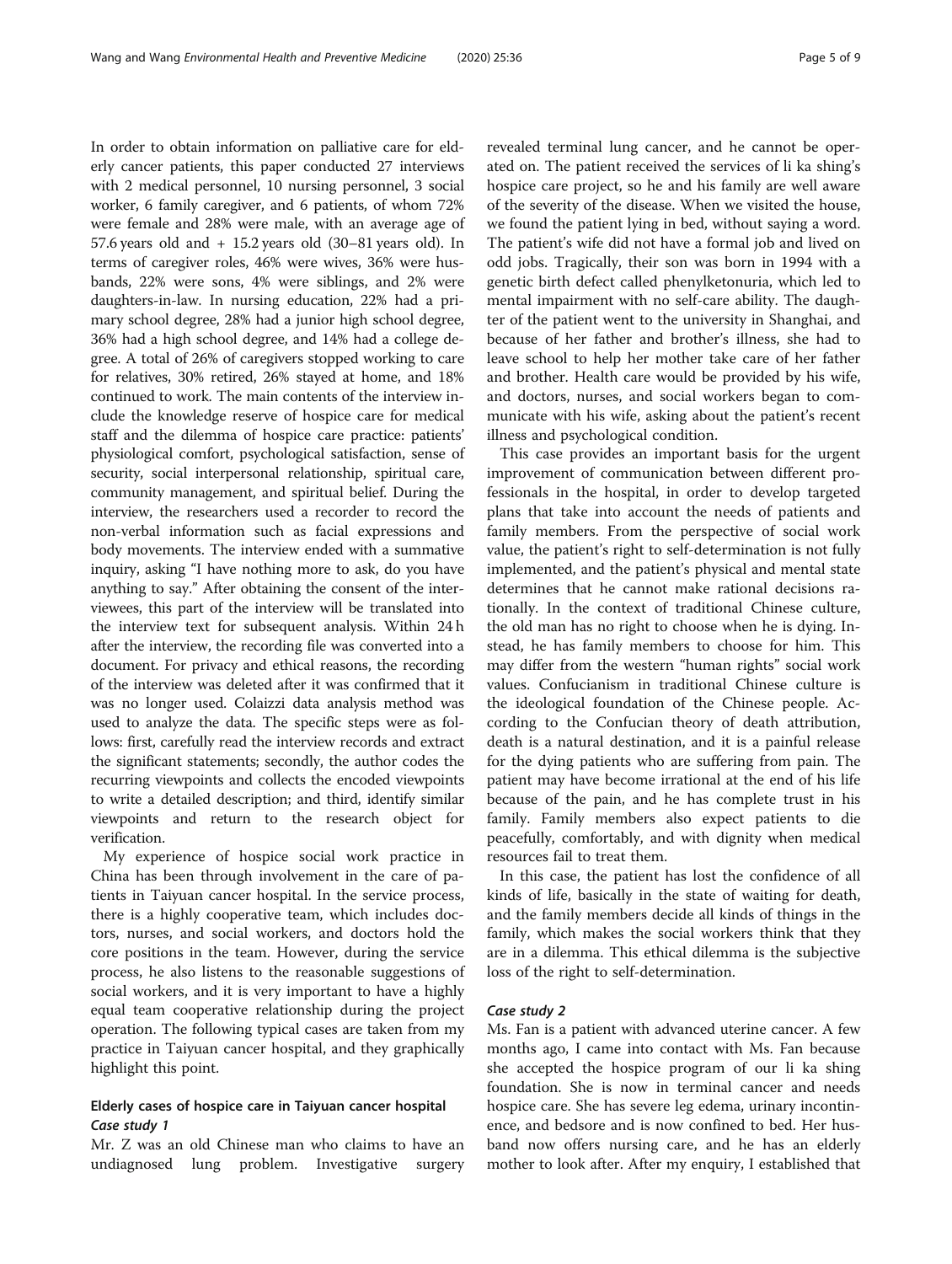her family was impoverished (although still ineligible for government financial assistance), and there were few resources in the area that could provide assistance. The elderly mother also has arthritis and relies on painkillers for years to ease her pain. So, her husband is under a lot of psychological pressure, which leads to emotional depression. The patient has not made any consideration and arrangement for herself. The most important concern is the arthritis of the old mother and the single problem of the son.

This case reflects the Confucian family culture of the Chinese people, which values human relations more than nature. For families, the burden of such end-of-life care is still heavy, both financially and in the care of elderly patients. The health care system has tried to adopt a more primary care focus by funding a series of diversionary programs to move services back to the community and to better serve elderly cancer patients to reduce their overreliance on end-of-life care services and families.

The patient has a very optimistic attitude towards her life, which is a state of natural acceptance, but she has great expectations for the future of her family members. As medical social workers play a very important role of integral part of care, it is necessary to comprehensively evaluate her various needs from the perspective of the patient, so as to not only guarantee her life quality physically, but also meet her expectation of life psychologically.

#### Results

The results show that there are several problems. First, the medical staff's knowledge reserve of hospice care is insufficient, and they are faced with practical difficulties. They report that hospice knowledge comes from classroom and experience, and they seldom attend relevant training. A2: "Knowledge of end-of-life care is acquired from the classroom or from teaching materials." A3: "Experience is acquired from clinical practice and there is no specific method of psychological comfort and care for those near death." Secondly, the physical and psychological care services for patients. The 21 respondents were more concerned about the patients' physical pain and psychological maladjustment. A6: "pay attention to the physiological pain and treatment plan of the patient, pay attention to the changes of the condition in time, and inform the doctor for treatment in time if there is any danger." A9: "give patients certain physical comfort, such as shaking hands, patting on the back, pay attention to privacy protection, do the most basic nursing work, talk with patients more, give psychological support." A1: "China's death culture emphasizes 'the return of fallen leaves to the roots', so many patients want to die in their own homes, so that they can feel safe." Thirdly, the care service for patients' family members. All respondents agreed that grief counseling and continued emotional care were needed until the family members returned to their normal lives. A4: "talk to family members, listen to them carefully, tell them about the prognosis of patients, don't let family members have unrealistic hopes, let family members make rational decisions." A8: "let the family know the meaning of life and the knowledge of hospice care, and do the follow-up grief counseling. However, due to the special national conditions and culture of China, in order to avoid new conflicts between doctors and patients, this aspect is not professional and sustainable." Fourth, the disturbance of social work in hospice care service. The contradiction between doctors and patients still exists, there is a lack of death education, the public has no rational concept of death, and the hospice care resources are not in place. A14: "patients near death have no quality of life by any form of rescue measures, but some family members deliberately make trouble in the hospital because they cannot accept the death of their loved ones, resulting in doctor-patient conflict." A7: "some patients and their families have too high expectations of the current medical level and irrational cognition of death." A15: "there are altogether three professional hospice care institutions, 20 practicing doctors engaged in hospice care, and only 10 social workers in the hospice care community. It is difficult to recruit volunteers, and it is not long-term and sustainable."

Hospice care team first needs to make a comprehensive evaluation of the real condition of the patient and family at the time of intervention services, in order to have a basic understanding of her physical symptoms and health plans [\[11](#page-8-0)]. Social workers are in a unique position at this stage, and they can help people voluntarily expounded their own pain and various needs and share effective information such as differential diagnosis and self-management with patients before and after medical access. Social workers analyze the real needs of patients and provide targeted and effective services according to the service demand analysis model of the elderly patients under end-of-life care.

Before the formal intervention, hospice team needs to strengthen training and check for individual team members on a regular basis, to answer questions on any intervention, informal assessment of their reactions, and to comply with the degree of intervention model [\[12](#page-8-0)]. At the time of an official intervention to patients, need to multiple levels of needs assessment in the first place, including to reduce the pain of physiological needs, the demand for life care, the demand for spiritual care, the demand of community resources, and the need for government preferential policies such as all kinds of needs (Fig. [2](#page-6-0)).

In the new era, researchers are implementing and testing interventions in different environments to address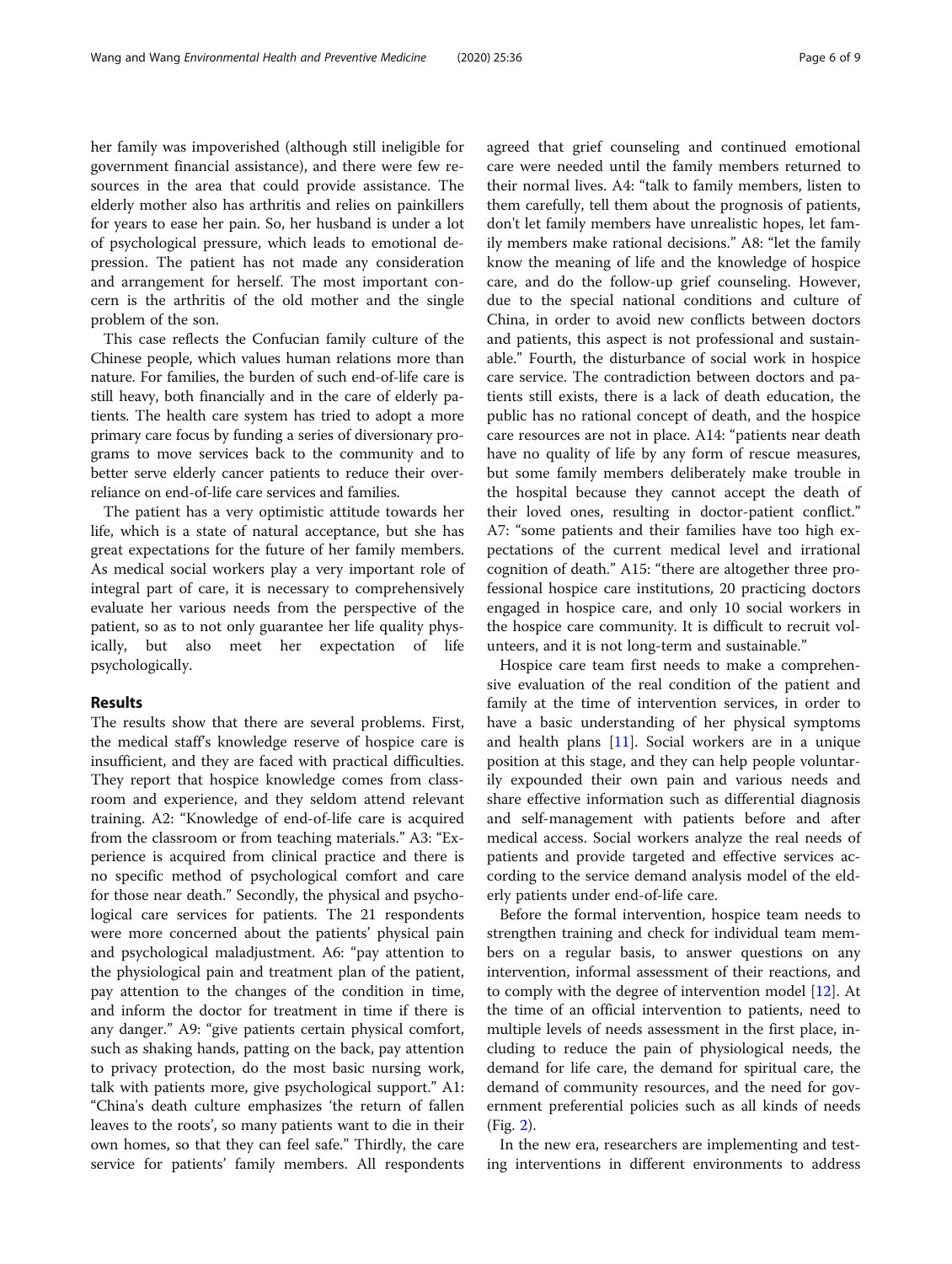<span id="page-6-0"></span>

the need for a combination of treatment and care. This approach requires standardization of the design and measurement of actual cases [\[13](#page-8-0)]. End-of-life care patients are more likely than the general population to be diagnosed with life-threatening diseases, and all have experienced intensive medical interventions [[14](#page-8-0)]. Until recently, however, it was not recognized that the traumatic effects of a life-threatening illness or that intensive medical interventions themselves could lead to trauma [\[9](#page-8-0), [15,](#page-8-0) [16\]](#page-8-0). EMDR therapy is performed in a short protocol that uses bilateral stimulation (visual, tactile, or auditory) to create a double focus of attention and promote adaptive memory integration, and it can help reduce various medical trauma symptoms [[17](#page-8-0)–[19](#page-8-0)]. This treatment is more suitable for elderly patients with hospice care.

In China, the national health and health commission have vigorously promoted the correct concept of life and death and filial piety and encouraged the provision of high-quality hospice care services for the elderly. Social work departments take the way of mutual assistance to raise funds; under the background of the long-term care insurance system of the ministry of human resources and social security, it provides basic life care and medical care services for the dying elderly. Social workers provide training to staff of institutions providing integrated medical and nursing services. The content includes comprehensive assessment of the characteristics of the dying elderly, family relationship analysis of the elderly, spiritual cognition of the elderly, etc. It can cultivate the concept of comprehensive diagnosis and treatment for the elderly medical staff and improve the quality of life of the dying elderly.

The ministry of civil affairs issued a "geriatric social work service guide." Social work participation in end-oflife care for the elderly has been specified in detail. Some cities appeared "hospice care + social work+ funeral service" comprehensive social work service mode. Social workers actively guide and standardize the volunteer force to participate in hospice care, strengthening the construction of hospice care social work service supervision team, improve the ability of using social work expertise to carry out end-of-life care, and achieve the effect of high-quality end-of-life care. In this study as shown in Table [1](#page-7-0), service classification includes public service, concept service, and rights service. Social work intervention includes resource linkage, correct view of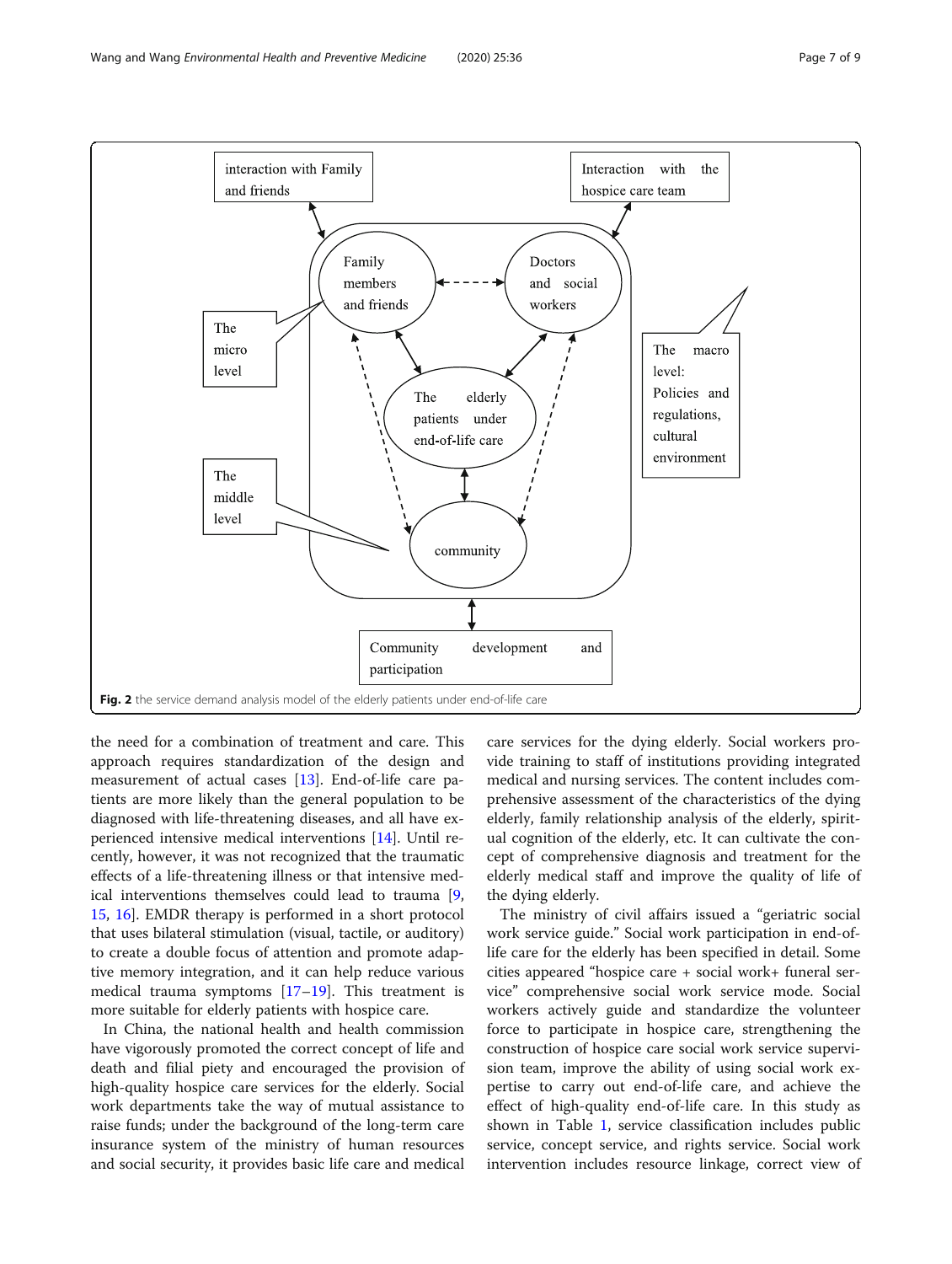<span id="page-7-0"></span>Table 1 Functional system table of social work intervention in elderly patients with hospice care

| Service classification | Social work<br>intervention       | hospice care effect                             |
|------------------------|-----------------------------------|-------------------------------------------------|
| public service         | Links to resources                | Building networks and<br>caring for the elderly |
| Concept service        | Correct view of life<br>and death | Correct ideas and<br>harmonious relationships   |
| Rights service         | Non-medical services              | Precision service and<br>humanistic care        |
|                        |                                   |                                                 |

life and death and filial piety, and non-medical resource service. The corresponding effects of end-of-life care include delivering services, building networks and caring for the elderly, correct concepts, solving problems and harmonious relationships, accurate services, humanistic care, and spiritual gratitude.

Community based on the characteristics of the base and advantages, relying on the community workers shard bag piece, the door to visit system, assist residents to establish health files, timely find the elderly in need of end-of-life care, communicate and cooperate with hospital and social workers timely define the service content, strengthen team building, and give full play to the positive role of community hospice care service in this field.

The intervention of social work services centers on the care of the dying elderly. The intervention of social work service centers on the care of patients' pain, which can help patients reduce their fear and pain, realize their sense of dignity and value, establish harmonious family relations, and solve various problems of end-of-life care with various forces and resources in the social network. Social workers use their professional advantages to help the elderly and their families obtain more comprehensive social welfare.

# Discussion

Our research results show that in the social work intervention in hospice care, intervention study determined the hospice care team three key strategies: (1) provide professional education of hospice care for the patients and family members and external resources, (2) make a comprehensive assessment of medical needs and nonmedical needs, design and implement the patient diagnosis and treatment tracking system, record the realtime situation of patients in detail, and (3) build the micro, medium and macro intervention service system in the community. These strategies have proven to be challenging, the substantive issues of hospice care are often vague, there are many inconsistencies in conventional physician-patient hospice care discussions, and patients' perception of the prognosis of service teams in a community setting is essentially vague. Our research suggests ways to solve these problems.

Patients and family members describe that highquality end-of-life care in the community environment field is consistent with the values of life and filial piety, which can realize the sense of respect and values of patients, and brings spiritual relaxation and emotional comfort to family members. In some ways, these findings reflect the experience of studying patients and family members receiving hospice care at home in the community. Research suggests that hospice care and community successful cooperation key points include effective cooperation between hospice care team and the community, commitment to service plan and execution is necessary, clearly define the role, the rights, and responsibilities for the elderly hospice team and the community, and to maximize the elderly hospice service quality.

Our research has some limitations. First of all, our findings cannot be extended to all social work services, because the purpose of qualitative research is not to promote, but to provide in-depth insights into exploratory research. Second, our interview did not include palliative care, so there may be a lack of in-depth exploration of more service processes.

# Conclusion

Social work intervention methods have made significant contributions to the work of end-of-life care for the aged, which has great potential to optimize the development of high-quality hospice care services. This includes a correct understanding of death, a dialectical approach to the problems associated with death, and the encouragement of community support and sustainable development of holistic care [\[20](#page-8-0)]. This is a professional intervention method that requires the re-establishment of normal service needs and team roles. Its focus is on the participation and authorization of community resources, rather than simply responding to the needs of patients and their families. It encourages the sharing of the expertise and case experience of service team members so as to meet the social care needs of their patients and family members. Social work intervention can avoid the monopoly role of non-medical needs. It has the basis of dialectical philosophical values, professional training, and practical experience of excellent cases, and plays an important and efficient role in providing quality services for the elderly in hospice care.

The primary purpose of this study was to gather the most realistic information about the current situation and problems in end-of-life care and then to address them through social work interventions. In the process of the study, it was found that medical staff lacked sufficient knowledge of hospice care, professional hospice care staff was also very scarce, patients and their families